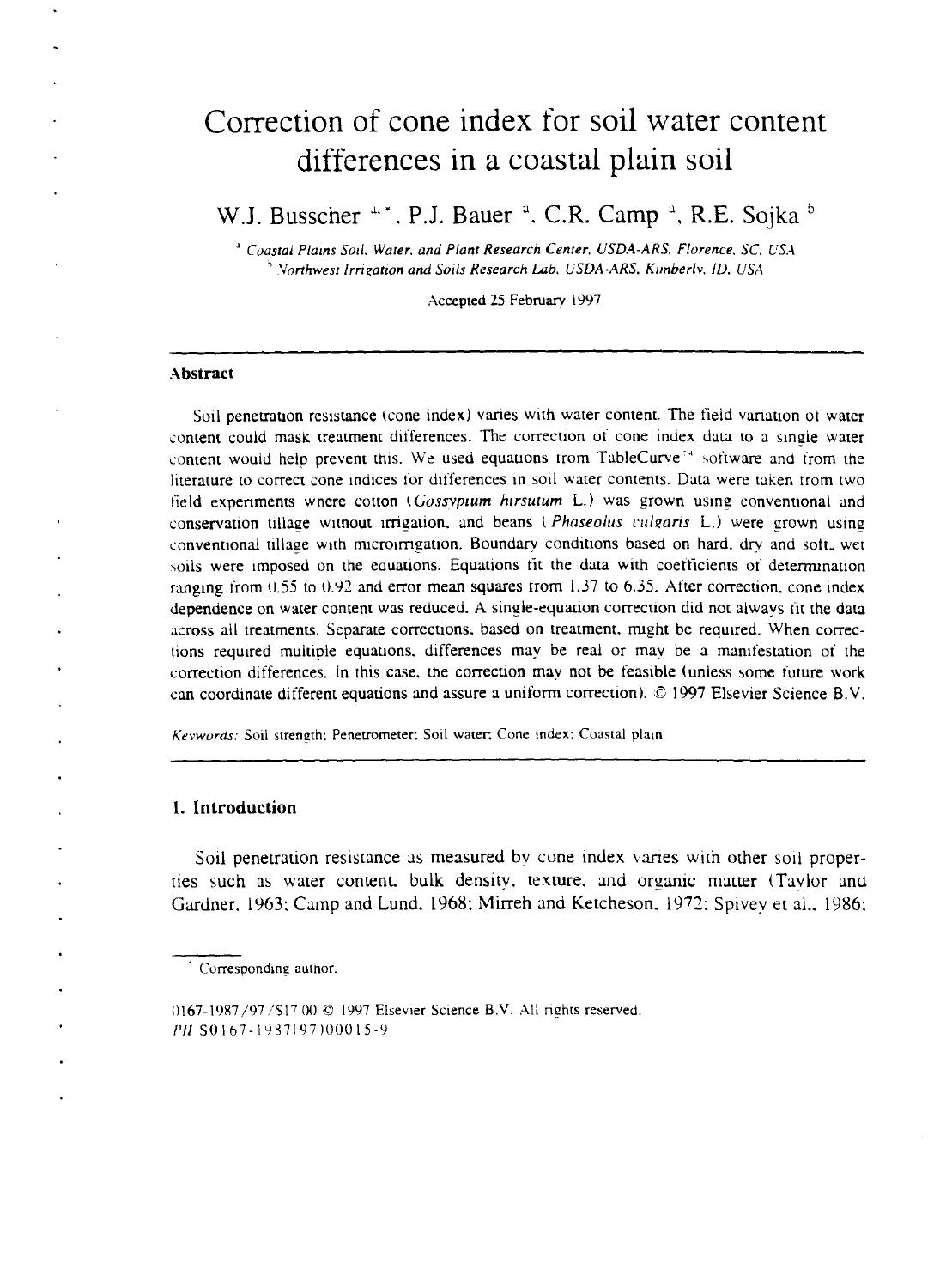Perumpral. 1987: Lev et al.. 1993). Field soil water contents can vary considerably in time and space. This variation and its effect on penetration resistance might mask imposed treatment differences. Correcting penetration resistance for differences in soil water content could reduce or eliminate the water content effect on it and improve our measurement and understanding of the impact of management practices on penetration resistance.

Adjustments of flat-tipped. laboratory penetrometer data to a common water content have been successful (Busscher, 1990). while corrections for cone-tipped. field penetration resistance in the same study were not. Asady et al. (1987) accounted for water content as a continuous covariate of cone index in an analysis of variance (ANOVA). Others have accounted for cone index dependence on water content using this type of analysis (Yasin et al.. 1993).

Several researchers have worked on the relationship between penetration resistance and soil water content. Among them are Ayers and Perumpral (1982). They found a direct relationship between cone index and bulk density and an inverse relationship between cone index and water content squared for various mixtures of sand and clay . Ohu et al. (1988), on the other hand. found an exponential relationship between cone index and water content for loams and clays. Their equation also included applied compaction pressure. shear strength. and overburden pressure. Ley et al. (1995) found a linear correlation between penetration resistance and water content and a nonsignificant. general relationship between penetration resistance and bulk density. Martino and Shaykewich (1994) found a relationship between penetration resistance and time as water content changed within different tillage systems. Ley and Laryea (1994) used spatial statistics to show a general relationship between penetration resistance and water content. Even with a lubricated penetrometer (Toliner and Verma. 1987), cone index and water content interactions were found to be complex.

All empirical and conceptual models that have been proposed to explain penetration resistance include water content as an independent variable. An empirical, mathematical relationship that represents the dependence of cone index on water content can help us understand the relationship between the two. The relationship can help clarify the effect of spatial differences by correcting data to a common water content. Such a relationship could also be useful for simulations, especially when soil strength and water content are considered as inputs for predicting root growth (Martino and Shaykewich, 1994: Unger and Kaspar. 1994).

Our objective was to find and use a generalized empirical relationship between cone index and water content that reduced or eliminated the dependence of cone indices on water content for massive-structured. sandy Coastal Plain sods.

# 2. **Materials and methods**

## 2.1. Sources of equations

Cone indices from field expenments were used to test equations that corrected data for differences in water content. We obtained equations developed for this and other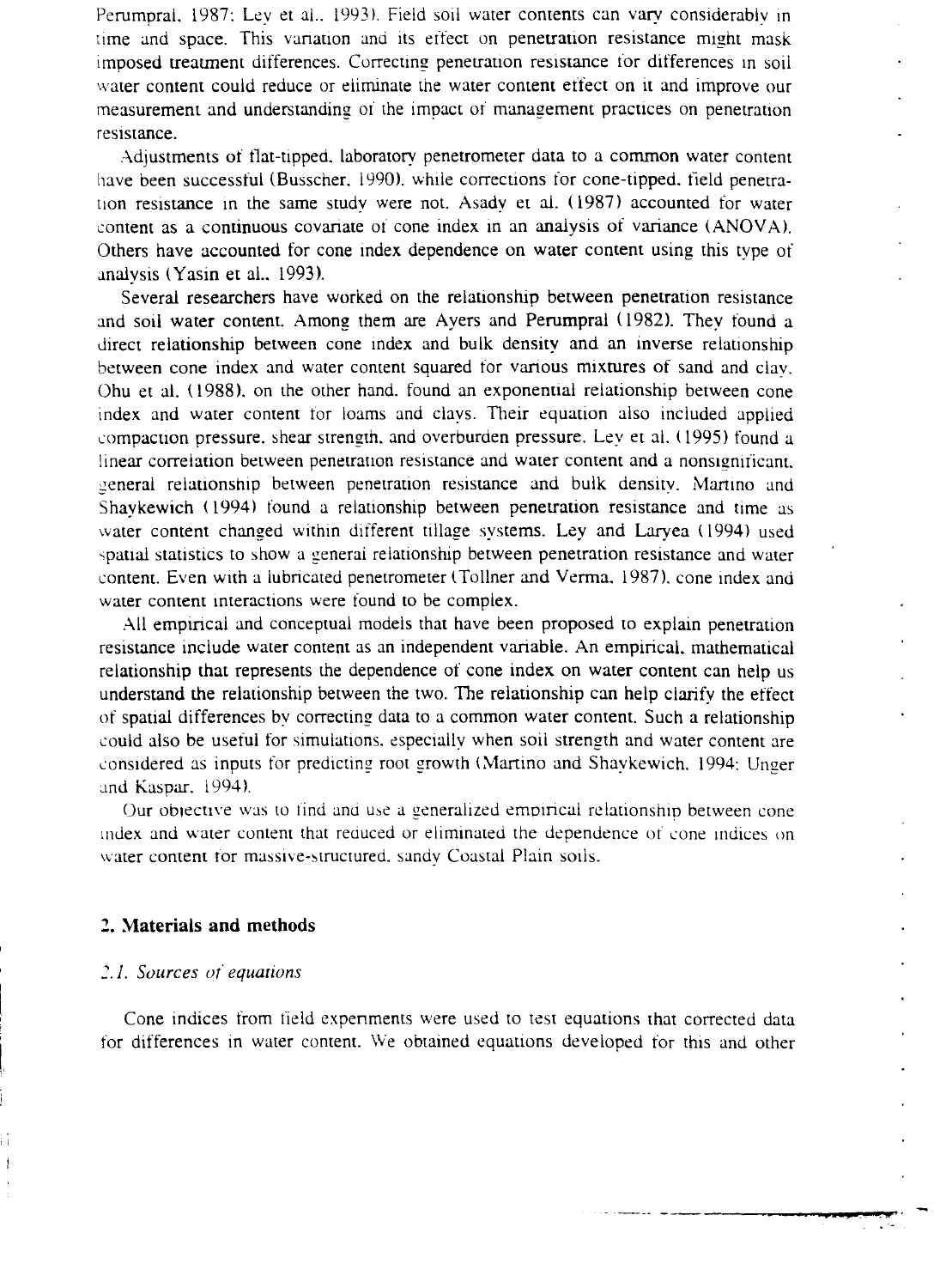purposes in the literature and from TableCurve <sup>1</sup> curve fitting software that uses the least squares method (Jandel Scientific. Corte Madera. CA). TableCurve suggested several hundred equations. We limited the choices based on boundary conditions and on simplicity of the equation. Boundary conditions. based on field experience. were cone indices of zero at or near saturation and high strength (offscale. i.e.,  $> 10 \text{ MPa}$ ) at low  $(< 0.01$  g/g) water contents. The simplicity of equations was based on visual judgement of the fit of the equation to the data. Some equations fit the data more closely than those chosen. However, they had a tortuous fit, winding through data points, but not representing any data trend or physical reality. They were ignored.

The equations chosen were:

$$
C = aW^b. \tag{1}
$$

$$
C = aWb.
$$
  
\n
$$
C = a(1 - W)b.
$$
 (1)

$$
C = ae^{iW}.
$$
 (3)

where *C* is cone index in MPa. *W* is water content on a drv weight basis in  $\frac{g}{g}$ , *e* is the base of natural logarithms, and  $a$  and  $b$  are empirical parameters that will be calculated and compared throughout the text. Eq.  $(1)$  to Eq.  $(3)$  can be found in the literature. Eqs. (1) and (2) were proposed by Mielke et al. (1994). They used the equations to solve for water content knowing cone index. We used them in a transposed form to find cone index from water content. Eq. (3) is similar to an equation used to correct flat-tipped penetrometer data (Busscher. 1990). We chose to adapt these equations for use on cone-tipped penetrometer data for sandy Coastal Plain soils.

## *2.2. Limitations*

The boundary condition of high strength at low water content may be a result of cementation, similar to that seen by Bresson and Moran (1995). This may not be suitable for other soils.

As seen in Section 1, relationships involving cone index and water content, and a variety of other variables have been developed. *We* assumed that a relationship between cone index and water content could be developed, independent of other variables.

Other equations, similar to Eqs. (1)–(3). fit the data. For example,  $C = aW^{-1}$  was a good fit. However, this was a specific case of Eq. (1) where  $b = -1$ .

#### *2.3. Sources of data*

The data used in the experiment were taken from two soil management experiments. The first was a cotton (var. Coker 315) experiment performed in 1991 and 1992 at the

Mention of trademark, proprietary product, or vendor does not constitute a guarantee or warranty of the product by the US Dept. of Agric. and does not imply its approval to the exclusion of other products or vendors that may also be suitable.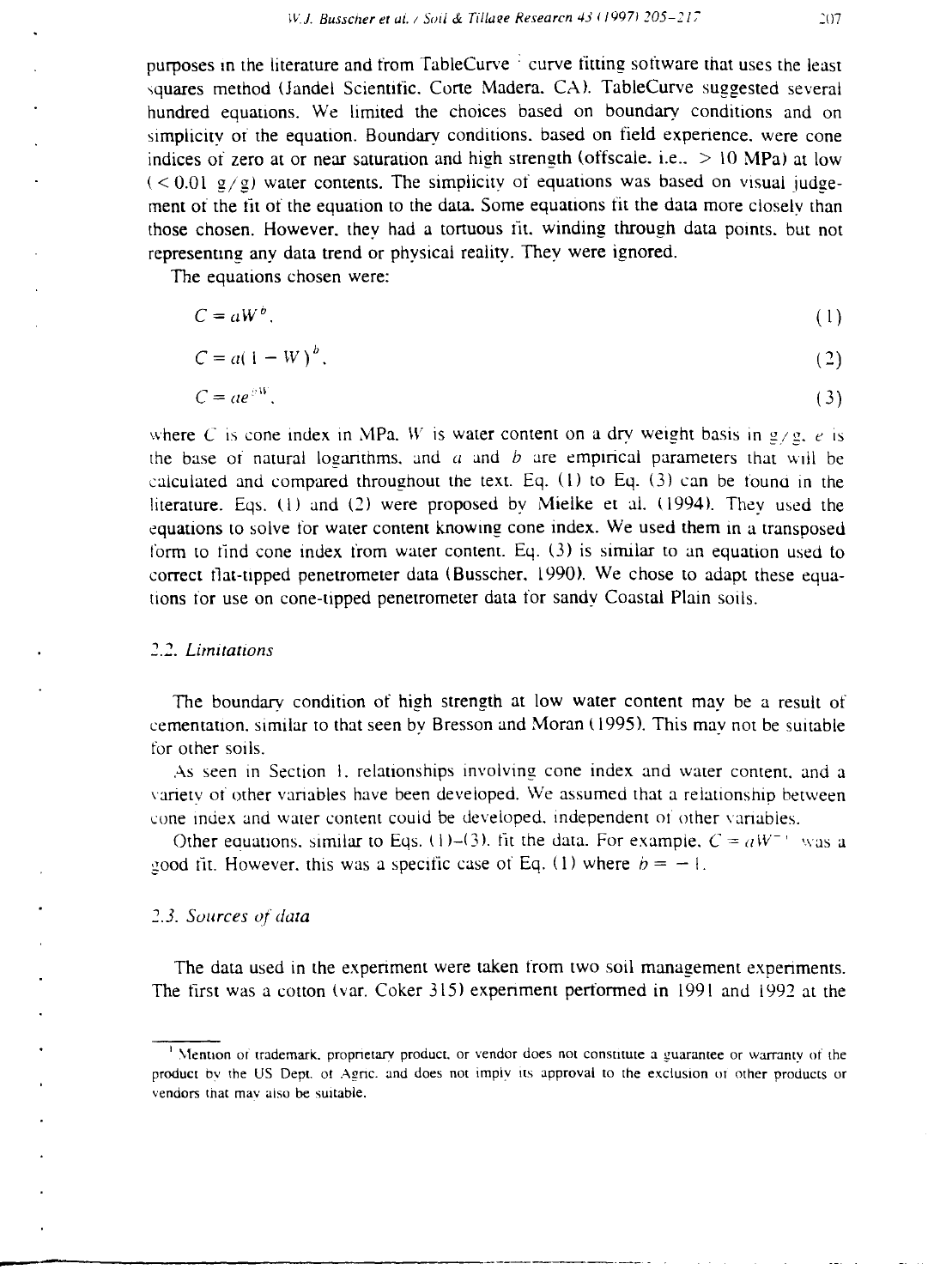Clemson Pee Dee Research and Education Center in Florence. SC. USA (Bauer and Busscher, 1996). The sod was a Norfolk loamy sand (fine, loamy, siliceous. thermic. Typic Kandiudult). The Norfolk soil has a massive structure and at times may exhibit very weak subangular blocky structure. Cotton was grown on beds that rose  $5-10$  cm above the mid-rows. Row widths were 0.96 m.

The experimental field design was randomized complete blocks in a split–split plot arrangement. Main plots were cover crops of vetch ( *Vida villosa.* Roth) and no cover. Subplots were conventional and conservation tillage, and sub-subplots were depths of measurement. Main plots were 8-m wide by 30-m long, divided evenly between tillage treatments.

Conventional tillage plots were spring disked and rebedded. Conservation tillage plots were not disked. In conservation tillage piots, beds were reformed by throwing 2.5 cm or less of soil onto the existing beds with a cultivator before seeding the cover crop in fall. Both conventional and conservation tillage included in-row subsoiling to a depth of 25-30 cm at the time of planting.

Soil strength readings were taken as cone indices on October 1, 1991, and October 26. 1992, shortly after cotton harvest. Cone indices were taken with a 13-mm diameter. 30° solid angle cone tip, hand-operated. recording penetrometer (Carter. 1967). The penetrometer recorded cone indices to 0.55-m depths. Three probines were taken in each plot along the nonwheel-track mid row and digitized into the computer using the method of Busscher et al. (1985). Soil water contents were taken at 10-cm-depth intervals and associated with the corresponding cone index readings at that depth.

Cone indices from the surface 25 cm were ignored because of spring disking in some treatments and spring or fall bedding. Readings were taken in the nonwheel tracks to develop a relationship between cone index and water content without interference from traffic or tillage. Another reason for starting to take readings at  $25$  cm is that the root-limiting E horizon in this soil, a hardpan, begins at this depth (Doty et al., 1975).

The equations were also used on data from a green bean (cv. Bush Blue Lake 274) experiment. Plots were established in 1984 at the Coastal Plains Soil. Water. and Plant Research Center near Florence. SC, USA. approximately 15 km from the site of the cotton experiment. We conducted the bean experiment on these plots during the summers of 1988 and 1989 (Camp et al.. 1993). The soil within the plots was also a Norfolk loamy sand with a hardpan below the plow layer.

The field design was randomized complete blocks with four replications. Treatments were irrigated with microirrigation tubing. There were two treatments, placement of the microirrigation tube and frequency of irrigation, with two levels each. Tubes were placed at 0.75-m intervals either on the surface immediately next to each row or buried at approximately  $0.25$  m below the rows. Irrigation was applied at two frequencies: high frequency, where one-third of the application was applied every  $4$  h: and low frequency, where the same amount of irrigation water was applied without interruption during the same time period (Camp et al.. 1993).

Because of the buried tube. we could not subsoil annually (the recommended practice for this soil). All plots had been subsoiled in August 1984. In November 1984, microirrigation tubes were plowed into the subsurface tube placement treatment using a steel tube attached to a subsoil shank as a guide. Hardpans reconsolidate in these soils to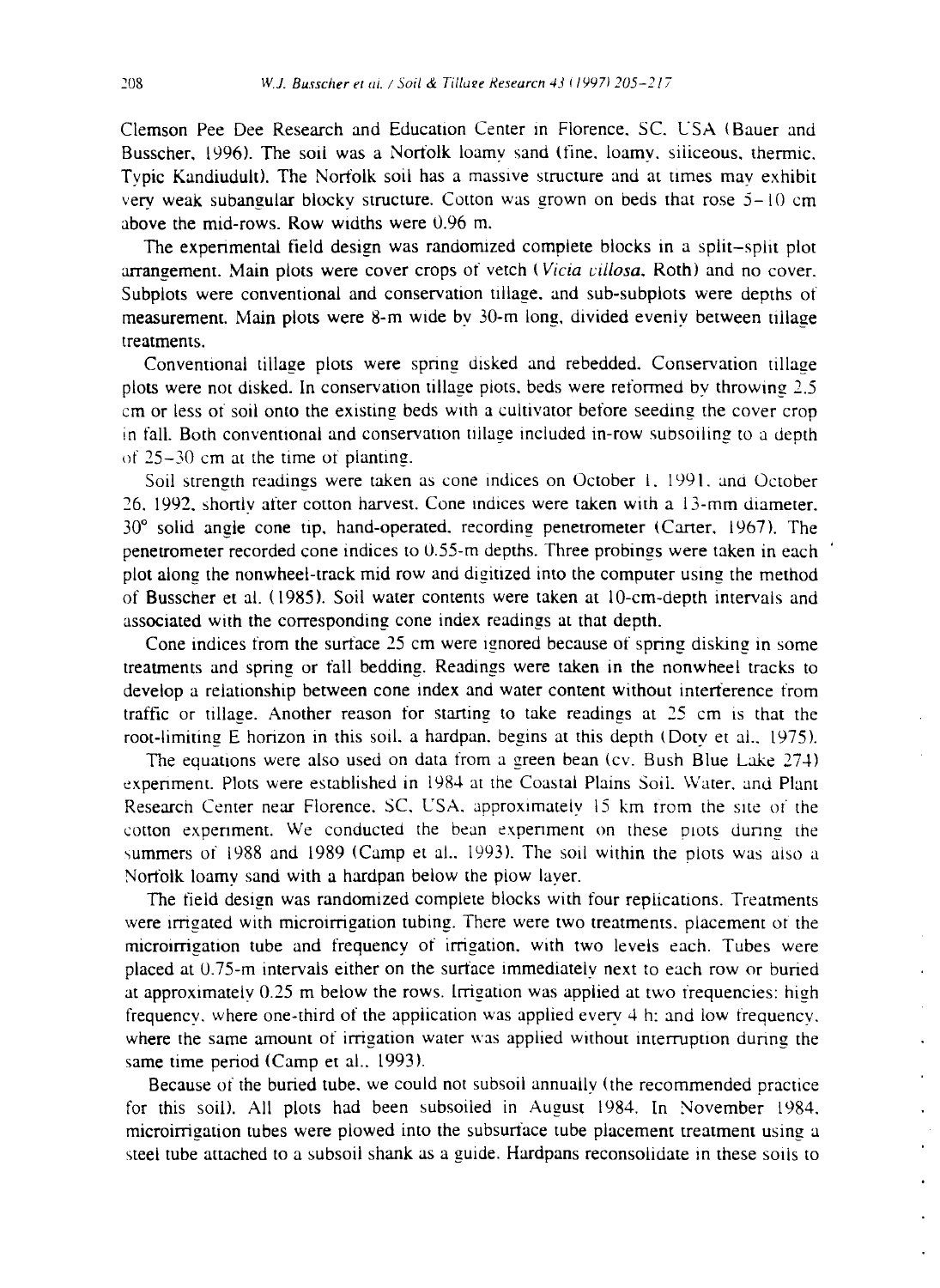root limiting strengths within a year after deep tillage by natural reconsolidation, traffic and disking (Busscher et al., 1986). All readings were taken in reconsolidated soil.

A surface irrigation tubing was installed in the plots each year after planting. They were removed before trost.

After the end of the bean harvest (July 15. 1988 and August S. 1989). cone index readings were taken with the hand-held penetrometer. Data were taken and handled using the same method described earlier.

For both cotton and bean data. we analyzed cone index as a function of soil water content and other independent variables using the general linear model (GLM) ANOVA in SAS (SAS Institute. 1990). Cone index data were analyzed using a split-split plot randomized complete block design. In the cotton experiment, cover crop was the main treatment with splits on tillage. depth and date of measurement. For the bean experiment, tube placement and irrigation frequency were the main plots with splits on depth and date of measurement. For both data sets. water content was treated as a continuous covariate.

#### 2.4. Corrections for water content

To reduce error mean squares. Eqs.  $(1)$ – $(3)$  were fit after averaging cone indices and water contents over reps. Corrections were made separately for depth intervals and for treatments. Depths were gathered into two groups based on intervals that did not exhibit significant differences in the GLM ANOVA for the original data. These depth intervals were essentially the E and Bt horizons of the soils used in the experiments.

Parameters  $a$  and  $b$  were calculated for each depth interval or treatment by the method of least squares. using TableCurve. Comparisons were made between each treatment pair within experiments. Parameters were compared by calculating an approximate Z statistic for each parameter, a and b. Eqs. (1)–(3) were compared to one another using a simple F statistic. The  $P \le 0.05$  levet of significance was used, unless otherwise ,pecitied.

Corrections of cone indices for differences of water content were based on a first term or a Favlor senes expansion:

$$
C_z = C_a + \frac{dC}{dW}(W_z - W_a)
$$
\n(4)

where C, was the corrected cone index.  $C<sub>1</sub>$  was the original cone index. W was the common water content to which the cone indices were being corrected.  $W<sub>1</sub>$  was the original water content of  $C_1$ , and  $dC/dW$  was the first derivative of any one of Eqs.  $(1)$ – $(3)$ . We chose  $W$  near the dryer end of the range of water contents. This kept  $(W_1 - W_1) > 0$  and prevented any calculated C. from being less than zero. We chose the Taylor series type of correction, as opposed to a ratio, since it corrected cone indices based on differences of water content. which was the objective of this experiment. We reanalyzed corrected cone indices within GLM in the same manner as uncorrected cone indices listed above.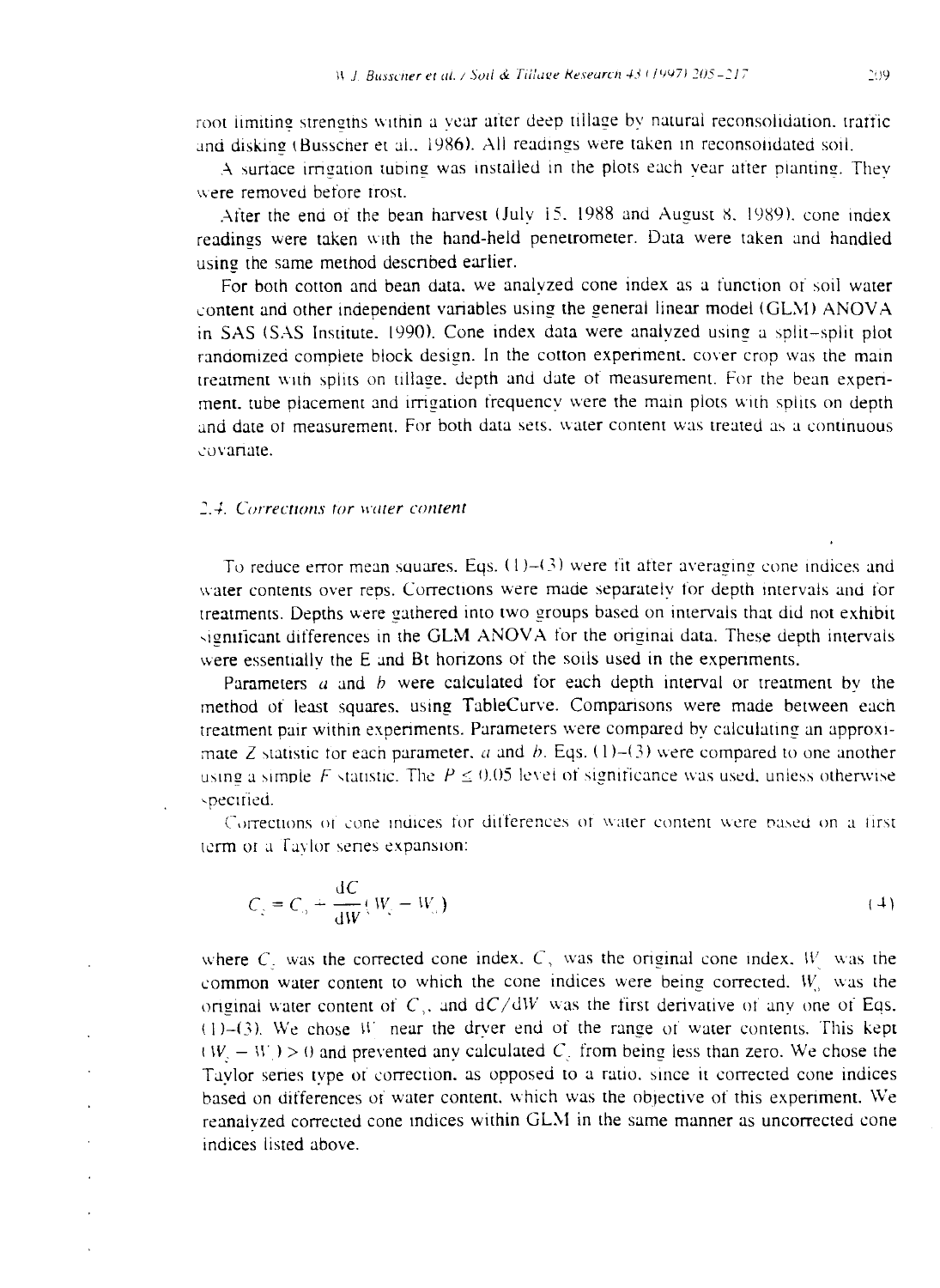# 3. **Results and discussion**

#### *3.1. The cotton experiment*

Parameters *a* and *h* were calculated and compared for depths grouped by 0.25-0.35 m and  $0.40-0.55$  m, roughly the E and Bt horizons. Neither depth interval had significant coefficient of determination  $(r^2 < 0.2)$  for any of Eqs. (1)–(3). Several researchers have shown that the E horizon is growth-limiting based on high soil strength (Doty et al., 1975; Trouse and Reaves. 1980; Box and Langdale. 1984). We anticipated that horizons. where cone indices differ (Bauer and Busscher. 1996). would have an influence on the correction of cone index for water content. It did not. Depth difference was ignored and data were merged for other parameter calculations.

The difference between years had similar results. Relationships between cone index and water content for neither year had a significant coefficient of determination  $(r<sup>2</sup> < 0.22$  for 1991 and  $r<sup>2</sup> < 0.47$  for 1992). The difference between years was also ignored and data were merged for other parameter calculations.

We calculated separate parameters for Eqs.  $(1)-(3)$  for each of the four treatments: vetch winter cover-conventional tillage, vetch winter cover-conservation tillage, tallow winter cover-conventional tillage, and fallow winter cover-conservation tillage. Coefficients of determination ranged from  $0.72$  to  $0.92$  (Table 1. Fig. 1).

| Treatment             | Parameter |         |                  |                       |  |
|-----------------------|-----------|---------|------------------|-----------------------|--|
|                       | u         | b       | ems <sup>2</sup> | $r -$                 |  |
|                       | Eq. (1)   |         |                  |                       |  |
| Fal-Conv <sup>b</sup> | 0.693     | $-0.81$ | 6.08             | $0.74^{\circ}$        |  |
| Fal-Cons              | 0.634     | $-0.71$ | 1.37             | 0.92 <sup>c</sup>     |  |
| Vetch-Conv            | 0.299     | $-1.12$ | 5.12             | (1.89)                |  |
| Vetch-Cons            | 1.50      | $-0.50$ | 3.60             | $+1.77$ <sup>c</sup>  |  |
|                       | Eq. (2)   |         |                  |                       |  |
| Fal-Conv              | 10.7      | 8.12    | $\approx 32$     | s nos                 |  |
| Fal-Cons              | 5(19)     | 9.02    | $+ 49$           | つり下                   |  |
| Vetch-Conv            | 15.0      | 12.6    | 5.73.            | $4.87^{\circ}$        |  |
| Vetch-Cons            | 8.58      | 5.64    | 3.61             | $+1.77^c$             |  |
|                       | Eq. $(3)$ |         |                  |                       |  |
| Fal-Conv              | 11.1      | $-8.96$ | 6.30             | $0.72^{\circ}$        |  |
| Fal-Cons              | 8.31      | $-9.74$ | 1.48             | $(0.91)$ <sup>c</sup> |  |
| Vetch-Conv            | 15.7      | $-13.8$ | 5.66             | $0.87^c$              |  |
| Vetch-Cons            | 8.76      | $-6.16$ | 3.60             | $0.77^c$              |  |

Table 1 Parameters for the cotton ex periment calculated by the method of least squares

'Error mean square.

'Fal-Cony : tallow conventional: Fal-Cons: tallow conservation: Vetch-Con <sup>y</sup> : vetch conventional: Vetch-Cons: vetch conservation. Number of data  $(n)$  after averaging over  $4$  reps:  $n = 14$  for Fal-Conv. Fal-Cons. Vetch-Conv. and Vetch-Cons.

Significant at the  $P \leq 0.01$  levels or less.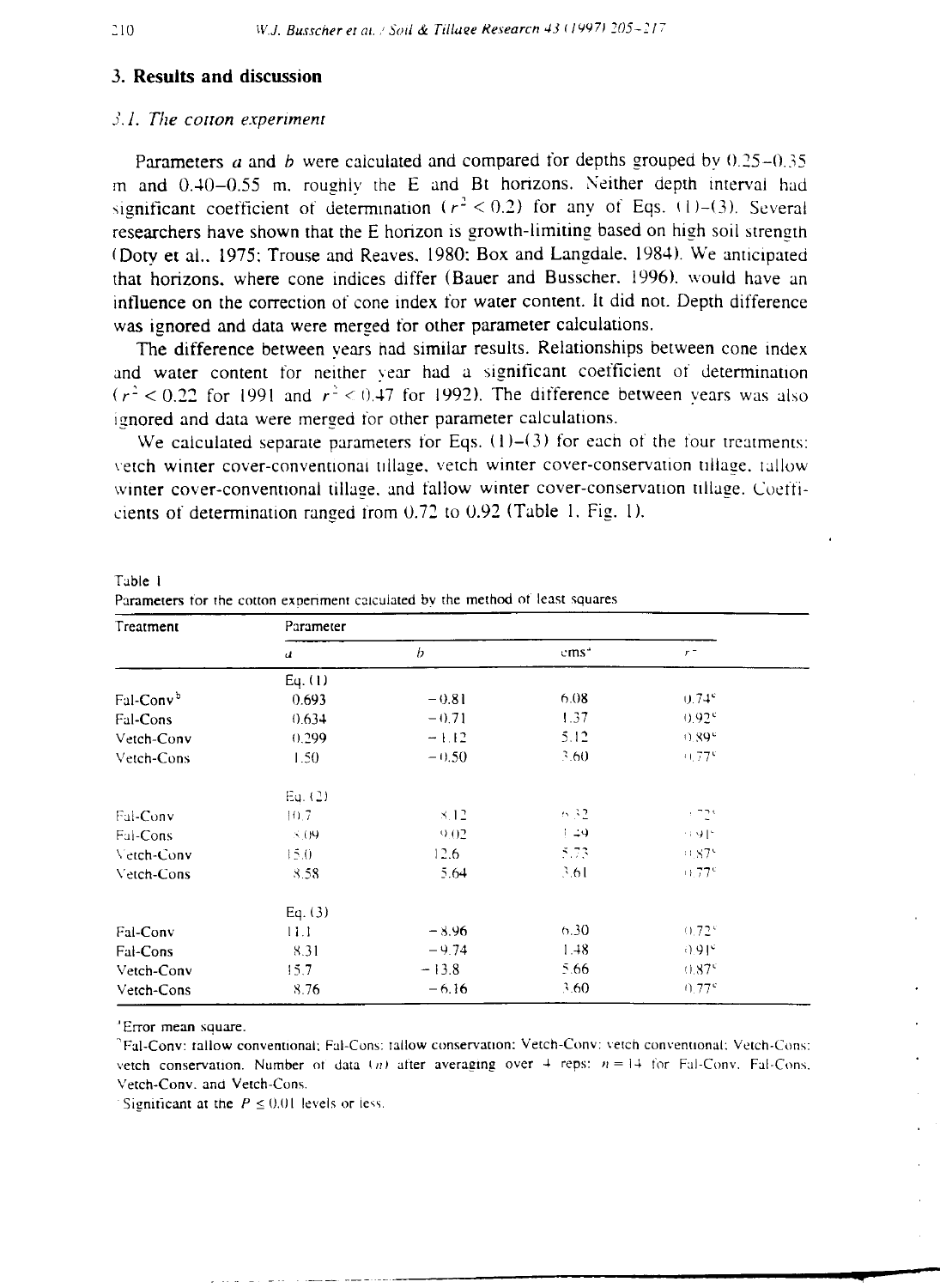

Fig. 1. Cone index vs. water content tor vetch winter cover conservation tillage with Eq. (2)  $(C = \alpha i - W)^p$ ). Data were used to determine parameters  $a$  and  $b$  of Table 1 with the method of least squares.

We compared the parameters for the tour treatments to one another. First. *we* compared vetch conservation tillage to fallow conservation tillage. Parameters  $a$  and  $b$ were significantly different at the  $P \le 0.01$  level. Second, we compared vetch conventional tillage to fallow conventional tillage. Here,  $b$  was significantly different at  $P \le 0.05$  for Eqs. (2) and (3). Parameter differences for cover crop treatments were unexpected since we ignored the upper  $0.25$  m of the profile. However, we observed less water ponded on cover crop plots during heavy rains. A deep cover crop effect could be the result of improved infiltration and reconsoiidation within the vetch plots. Third. we compared vetch conservation tillage to vetch conventional tillage. Parameters  $a$  and  $b$ were significantly different at the  $P \le 0.01$  level of significance. Finally, we compared fallow conservation tillage to fallow conventional tillage where neither parameter *a* nor *b* was different.

We also calculated a set of parameters for all four treatments taken together. These parameters did not fit any of Eqs. (1)–(3) ( $r^2 \approx 0.39$ ), as well as parameters for the individual treatments  $(Fig, 2)$ .

Cone indices were corrected for water content with Eq. (4). Here. we used both a single-equation correction (one equation for all treatments taken together) and a multiple-eq uation correction (tour equations with the separate parameters for each treatment. Table 1). Uncorrected and corrected cone indices were analyzed in GLM. The ANOVA for corrected cone indices was analyzed two ways, with and without the original water contents in the design. We used the design with water content to see if the cone index dependence on water content was reduced or eliminated. The design without the water content was the proper design after elimination of the water content as an independent variable. Both designs gave the same results, unless otherwise specified.

Before correction. cone index varied with water content in GLM with an *F* value of l9. We reanalyzed the data after a sin gle-equation and a multiple-equation correction with water content in the ANOVA design. The  $F$  value was reduced for both cases (Table 2). Corrected cone indices generally reduced the model error mean squares (ems). which would increase the *F* value. However, water content ems were also reduced (Table 2). As a result. the *F* value and its effect on cone index were reduced. In one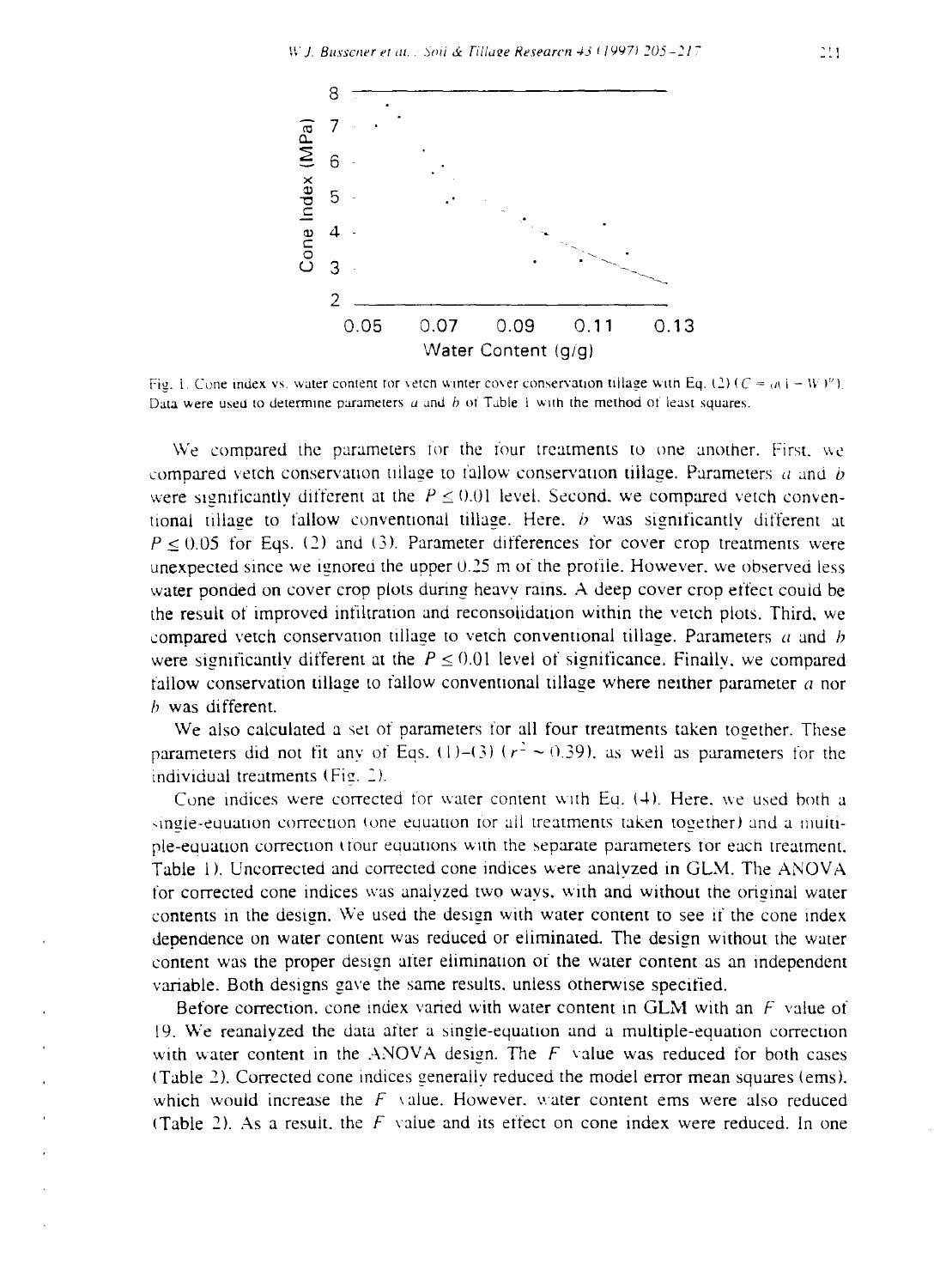

Fig. 2. Corrected vs. measured cone indices for all cotton data using Eq. (2) and parameters from Fable 1.

instance. Eq. (1) with the multiple-equation correction, model ems increased. Here. the water content ems was lowest and  $F$  values were not significant. For the other equations. ems values were about the same. Both had lower *F* values than the uncorrected case showing reduced significance. Water content ems were lower for multiple-equation corrections than for single-equation corrections. presumably because multiple-equation corrections tit the data better.

Within the ANOVA of the uncorrected data, cone indices for winter cover and tillage treatments were not different. After correction, cone indices for winter cover were not different: cone indices for tillage treatments were different for the multiple-equation corrections of Eqs. (2) and (3) at  $P \le 0.01$  and 0.07, respectively (Table 3, both were  $P \le 0.04$  for the design without the water content). Water contents of conventional tillage (0.087 g/g with 0.029 standard deviation) and conservation tillage (0.074 g/g) with 0.023 standard deviation) were corrected to 0.06  $g/g$ . The greater correction for the conventional tillage led to the increased difference between the two and the significant difference. Cone indices for conventional tillage were higher than those tor

| Correction |            | Single-equation correction |           | Multiple-equation correction |           |           |  |
|------------|------------|----------------------------|-----------|------------------------------|-----------|-----------|--|
|            | $F$ -value | Model ems                  | Water ems | $F$ -value                   | Model ems | Water ems |  |
| none       | 19.2       | 0.0065                     | 0.126     | 19.2                         | 0.0065    | 0.126     |  |
| Eq. (1)    | 2.33       | 0.0082                     | 0.019     | 0.12                         | 0.0110    | 0.001     |  |
| Eq. (2)    | 5.12       | 0.0055                     | 0.028     | 2.68                         | 0.0056    | 0.015     |  |
| Eq. (3)    | 5.17       | 0.0055                     | 0.028     | 2.65                         | 0.0056    | 0.015     |  |

Table 2 Lncorrected and corrected error mean squares (ems) and *F values* for the cotton expenment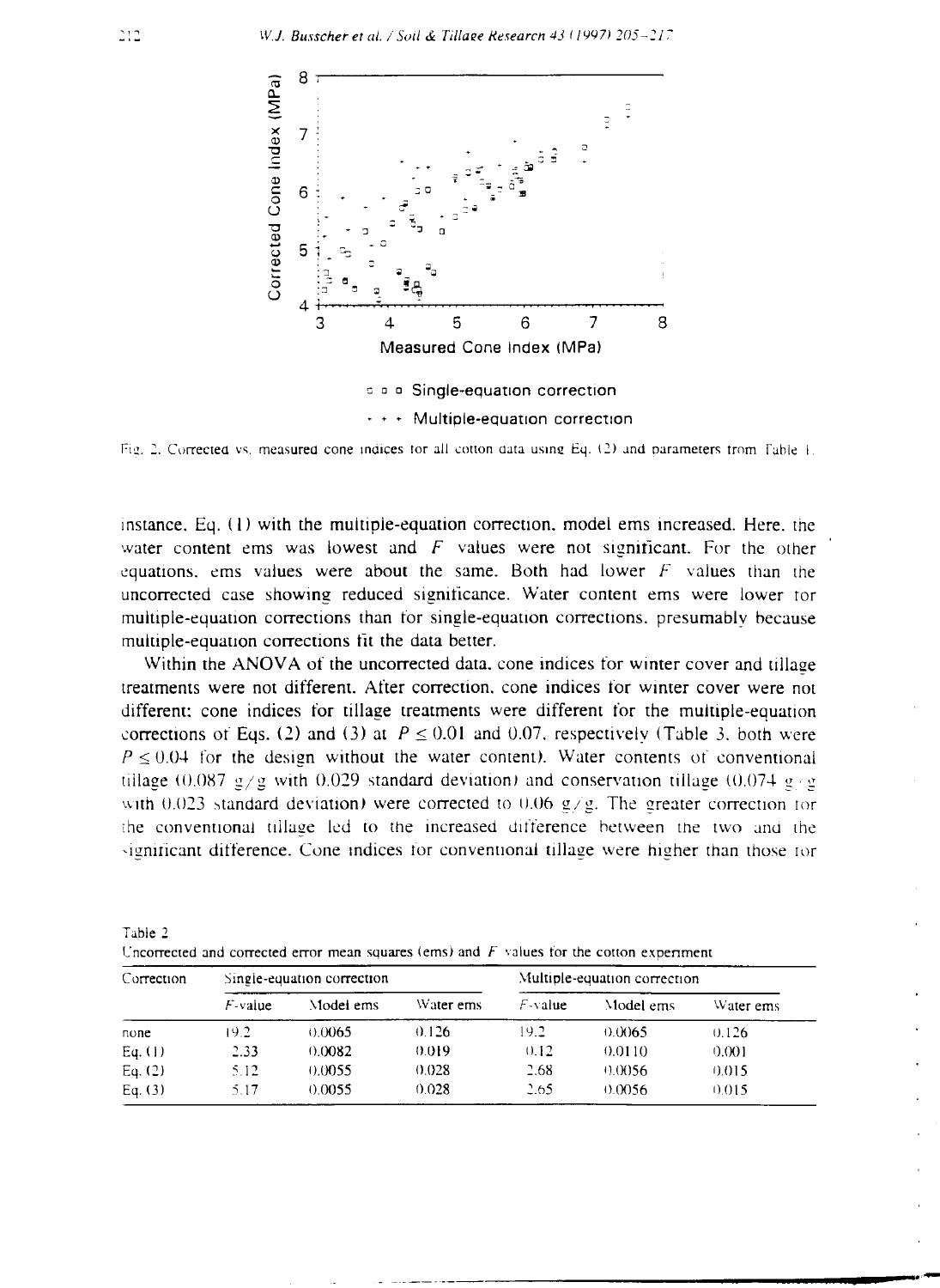| Equation         |                     | Single-equation correction |                   |                   | Multiple-equation correction |                   |                   |                     |  |
|------------------|---------------------|----------------------------|-------------------|-------------------|------------------------------|-------------------|-------------------|---------------------|--|
|                  | Vetch cover         |                            | Fallow            |                   | Vetch cover                  |                   | Fallow            |                     |  |
|                  | $Conser-$<br>vation | $Conven-$<br>tional        | Conser-<br>vation | Conven-<br>tional | Conser-<br>vation            | Conven-<br>tional | Conser-<br>vation | $Conven-$<br>tional |  |
| uncor-<br>rected | 5.21                | $-87$                      | 4.16              | $+82$             | 5.21                         | $+87$             | 4.16              | $-82$               |  |
| Eq. (1)          | $5.74*$             | 5.50                       | 3.90              | 5.53              | 5.72                         | 5.75              | 3.84              | 5.79                |  |
| Eq. $(2)$        | 5.89                | 5.71                       | 4.36              | 5.77              | 5.87                         | 6.23              | 4.33              | 6.03                |  |
| Eq. $(3)$        | 5.88                | 5.70                       | 4.34              | 5.74              | 5.36                         | 6.20              | 4.31              | 6.01                |  |

Mean cone indices: uncorrected and corrected for differences in water content for the cotton exoenment

<sup>4</sup>Higher corrected cone indices reflect the lower water content used as a standard. Values are exoressed in MPa.

conservation tillage before  $(4.95 \text{ vs. } 4.76 \text{ MPa})$  and after  $(6.22 \text{ vs. } 5.14 \text{ MPa}$  for Eq. (2)) multiple-equation correction.

If the single-equation correction was suitable, we could have stated that there were differences in the tillage treatment after correction that did not exist before. or that the water content differences before correction had masked treatment differences. However. since only the multiple-equation correction was meaningful, differences after correction may reflect real differences or may be a manifestation of the different corrections.

If we assume that the treatment differences after correction are real, higher cone indices for conventional tillage are reasonable. These plots were disked: conservation tillage plots were not.

#### *3.2. The bean experiment*

Table 3

When parameters were analyzed for depth or year. bean data had results similar to cotton. Depth intervals did not have a significant relationship ( $r^2$   $\leq$  0.27). Analysis by year had acceptable regressions ( $r^2 = 0.61-0.64$  and ems = 6.06-6.22) but no significant differences. We ignored depth and year and merged data for other calculations.

We calculated separate parameters for Eqs.  $(1)$ - $(3)$  for both high and low frequency irrigation and for both buried and surface microirrigation tube placement (Table 4). For irrigation frequency, no differences were found between parameters. For microirrigation tube placement, parameter b was different at  $P \le 0.05$  for all equations. The singleequation fit of all treatments was reasonable ( $r^2 \sim 0.64$  and ems  $\sim 6.0$ ).

Cone indices were corrected for water content  $(Eq. (4))$  using parameters from different tube placement treatments, multiple-equation correction, and using the singleequation fit (Fig. 3). Corrected cone indices were reanalyzed in  $GLM$  in the same manner described earlier. Designs with and without water content gave the same results. unless otherwise stated.

Before correction, cone index varied with water content with an  $F$  value of 49. Single- and multiple-equation corrections reduced  $F$  values, especially for Eqs. (2) and (3) (Table 5). For the corrected cone indices. the model ems were reduced: the water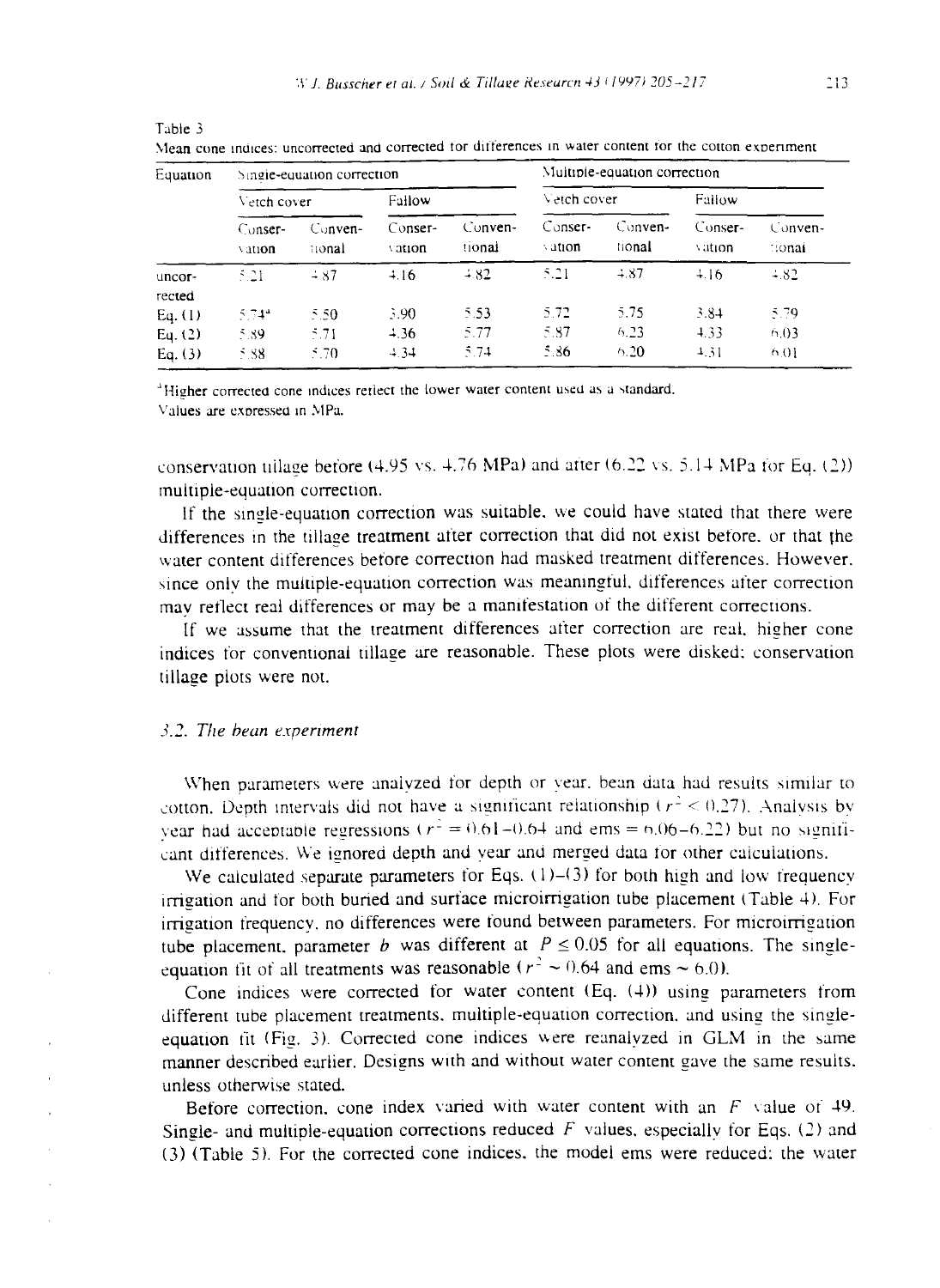|                      | Parameter    |         |                  |                                      |  |  |  |  |
|----------------------|--------------|---------|------------------|--------------------------------------|--|--|--|--|
| Treatment            | ú.           | b       | cms <sup>2</sup> | $r^2$                                |  |  |  |  |
|                      | Eq. (1)      |         |                  |                                      |  |  |  |  |
| Surface              | 0.088        | $-1.85$ | 5.63             | $0.70^{\circ}$                       |  |  |  |  |
| Buried               | 0.242        | $-1.34$ | 6.12             | $0.58$ <sup><math>\circ</math></sup> |  |  |  |  |
| Hi-frequency         | 0.210        | $-1.41$ | 6.20             | $0.55^{\circ}$                       |  |  |  |  |
| Lo-frequency         | 0.106        | $-1.74$ | 5.62             | $0.72$ <sup>o</sup>                  |  |  |  |  |
|                      | Eq. $(2)$    |         |                  |                                      |  |  |  |  |
| Surface <sup>-</sup> | 17.5         | 10.8    | 5.65             | 0.70 <sup>b</sup>                    |  |  |  |  |
| Buned                | 11.4         | 7.99    | 6.07             | $0.59^{\circ}$                       |  |  |  |  |
| Hi-frequency         | 12.1         | 8.31    | 6.15             | 0.56 <sup>b</sup>                    |  |  |  |  |
| Lo-frequency         | 15.9         | 10.4    | 5.60             | $0.72^{\circ}$                       |  |  |  |  |
|                      | Eq. $(3)$    |         |                  |                                      |  |  |  |  |
| Surface              | 20.2         | $-12.7$ | 5.64             | 0.70 <sup>b</sup>                    |  |  |  |  |
| Buried               | $-2.6$       | $-9.36$ | 6.07             | $(0.59^{\circ})$                     |  |  |  |  |
| Hi-frequency         | 13.5         | $-9.77$ | 6.15             | $0.56^{\circ}$                       |  |  |  |  |
| Lo-frequency         | $1 \times 2$ | $-12.2$ | .60              | $0.72$ <sup>6</sup>                  |  |  |  |  |

| l abie 4 |  |  |  |  |                                                                              |  |
|----------|--|--|--|--|------------------------------------------------------------------------------|--|
|          |  |  |  |  | Parameters tor the bean experiment calculated by the method of least squares |  |

'Error mean square.

Significant at the  $P \le 0.01$  levels or less.

Number of data (n) after averaging over 4 reps:  $n = 54$  for Surface. Buried, Hi-, and Lo-frequency.

content ems were reduced even more. Reductions of  $F$  and ems were about the same for either single- or multiple-equation corrections (Table 5, Fig. 3).

In the ANOVA of uncorrected data, cone indices were not significantly different for tube placement or frequency of irrigation treatments. After either single- or multiple-



Fig. 3. Corrected vs. measured cone indices for the green bean data using Eq. (2) and parameters from Table 3.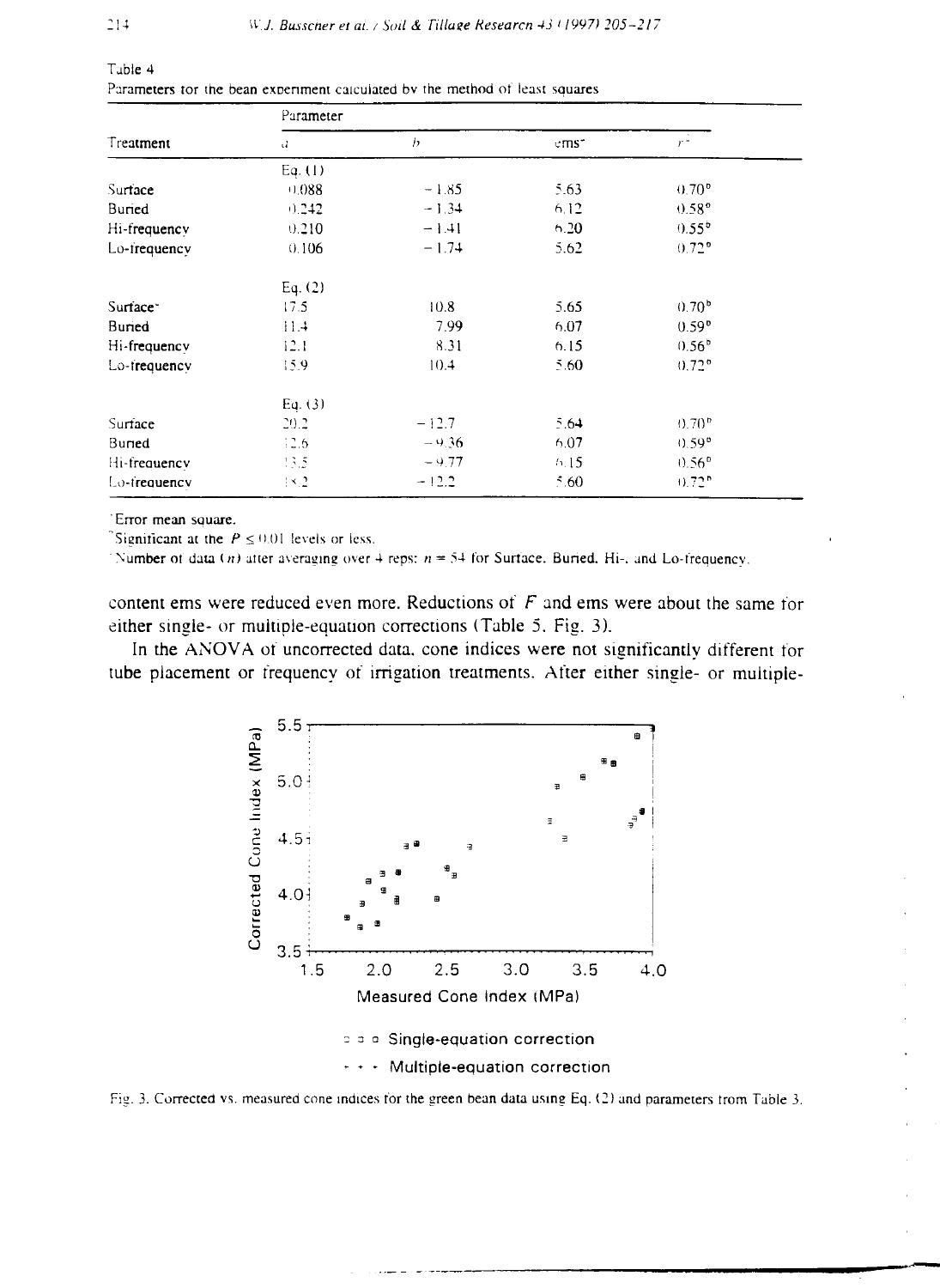| Correction |            | One-equation correction |           | Two-equation correction |           |           |  |
|------------|------------|-------------------------|-----------|-------------------------|-----------|-----------|--|
|            | $F$ -value | Model ems               | Water ems | $F$ -value              | Model ems | Water ems |  |
| none       | $+9.0$     | 0.0205                  | LO 1      | $+9.0$                  | 0.0205    | LOI       |  |
| Eq. (1)    | 24.9       | (1.0088)                | 0.22      | 25.4                    | 0.0090    | 0.23      |  |
| Eq. $(2)$  | 6.24       | 0.0086                  | 0.054     | 6.62                    | 0.0088    | 0.058     |  |
| Eq. $(3)$  | 8.50       | 0.0086                  | 0.073     | 9.04                    | 0.0088    | 0.080     |  |

Uncorrected and corrected error mean squares (ems) and  $F$  values for the bean experiment

equation corrections, cone indices were different ( $P \le 0.01$ ) for tube placements (Table 6). For uncorrected values, cone indices of the buried treatment were greater than the surface treatment (2.90 vs. 2.72 MPa). For single- and multiple-equation corrections, cone indices for the surface treatment were greater than for the buried treatment (4.62 vs. 4.34 MPa using Eq. (3)).

The water contents of buried placement  $(0.15 \frac{g}{g})$  with  $0.031$  standard deviation) and surface placement (0.16  $g/g$  with 0.027 standard deviation) were corrected to 0.10  $g/g$ . The greater correction for the surface treatment led to its higher cone indices after correction and its significant difference.

Since the single-equation correction was suitable, cone index differences between the buried and surface treatments were masked by differences in water content before correction. The single-equation correction was about the same as the multiple-equation correction. Differences for tube placement could be a result of different reconsolidation caused by irrigation water entering the soil at the surface or in the subsurface.

# 3.3. Differences among the equations

Tible 6

Table 5

In an attempt to improve the relationship between cone index and water content, we forced the cone index of the empirical relationship to go through zero at 40% water content. Forty percent is the approximate value of saturated water content. This was accomplished by adding a term  $(0.4-W)$  to each of Eqs. (1)–(3). It did not improve the relationship. In fact, there were few differences between Eqs. (1)-(3) and these

| Equation    |                | Single-equation correction |                        | Multiple-equation correction |                |         |                       |       |
|-------------|----------------|----------------------------|------------------------|------------------------------|----------------|---------|-----------------------|-------|
|             | Tube placement |                            | Imigation<br>trequency |                              | Tube placement |         | imgation<br>frequency |       |
|             | Buned          | Surface                    | Hi                     | Lυ                           | Buried         | Surface | Hi                    | Lo    |
| uncorrected | 2.80           | 2.61                       | 2.76                   | 2.65                         | 2.30           | 2.61    | 2.76                  | 2.65  |
| Eq. (1)     | $+28^{4}$      | 4.15                       | 4.27                   | $+16$                        | 4.12           | 4.36    | 4.30                  | $-18$ |
| Eq. $(2)$   | $+43$          | $+35$                      | $+46$                  | 4.32                         | 4.27           | $+56$   | $+49$                 | $+34$ |
| Eq. $(3)$   | 4.41           | 4.32                       | $+ + +$                | 4.30                         | 4.25           | $+52$   | 4.45                  | $-31$ |

Mean cone indices: uncorrected and corrected for differences in water content for the green bean experiment

'Higher corrected cone indices reflect the lower water content used as a standard. Values are expressed in MPa.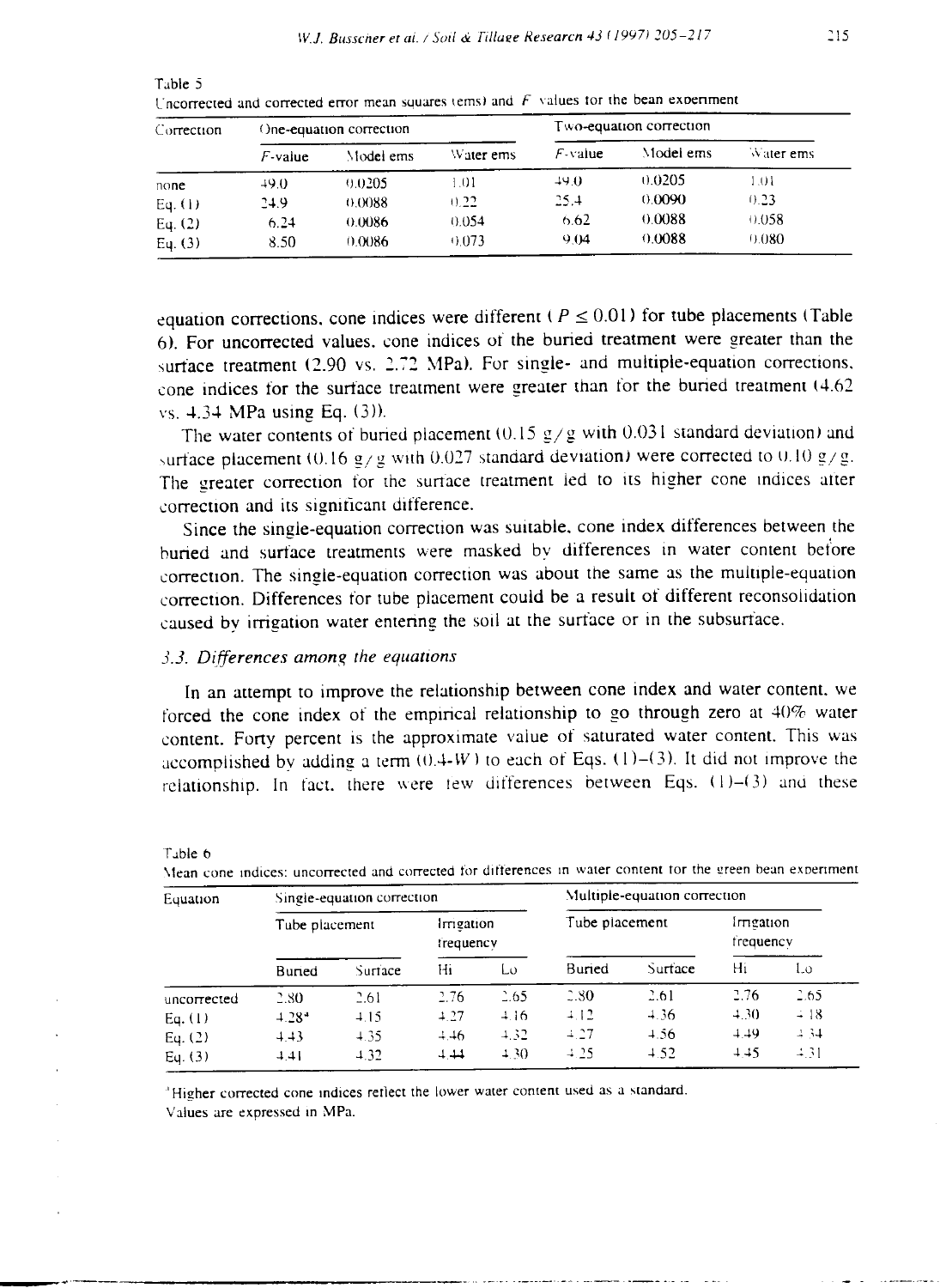equations. Furthermore. we compared all six equations to one another with simple *F* tests that used the ems of the various fits (data not shown: most  $F = \{1\}$ ). No single equation was ever statistically better than another.

# 4. **Conclusions**

Significant differences between parameters were calculated for some different treatments. At times, different treatments require separate parameters to correct cone indices for water contents. Ley et al. (1993) reported similar results. They had different slopes for tensile strength vs. water content of different management treatments. The need for different equations for different treatments may account for the difficulty that researchers, such as Busscher (1990). had in developing this relationship in the past.

When corrections can be made with a single equation, corrected cone indices can be reinterpreted. Changes in cone index treatment significance as a result of the correction can be interpreted as having been masked by the differences in water content. When corrections require multiple equations, differences may be real or may be a manifestation of the correction differences. Multiple-equation corrections cannot guarantee that the differences are a result of the correction (unless some way to coordinate the equations and to assure a uniform correction can be found). In this case, water content can still be used as an independent variable in the GLM (Asady et al., 1987). But this assumes a linear relationship.

We found a few differences among the equations that were used to fit the data. Eqs. (2) and (3) showed differences between parameters for separate treatments when Eq. ( I) did not. Further, corrected cone indices using Eqs.  $(2)$  and  $(3)$  showed differences among treatments in the ANOVAs of corrected cone indices when Eq. (1) did not.

Correction of cone index for water content led to a decreased significance of cone index dependence on water content within GLM analyses. This was true whether we used a one-equation correction of cone index for water content. or a more-than-oneequation correction based on treatments.

Correction-of cone index for water content led to increased significance of treatment differences. If a one-equation correction was used, this difference had been masked by differences in water content before correction. If a multiple-correction equation was used, the difference may be real or a result of different corrections.

### **References**

- Asady, G.H.. Hook. J.E.. Threadgill, E.D.. 1987. Tillage induced modifications of cone index and bulk density in a Coastal Plain soil. Agronomy Abstracts. p. 235.
- Avers. P.D.. Perumpral. J.V.. 1982. Moisture and density effect on cone index. Trans. ASAE 25 (5). 1169-1172.
- Bauer, P.J., Busscher, W.J., 1996. Winter cover and tillage influences on Coastal Plain cotton production. J. Prod. Agric. 9 (1), 750-754.
- Box. J.E.. Langdale. G.W.. 1984. The effects of in-row subsoil tillage on corn yields in the southeastern Coastal Plains 01 the United States. Soil Till. Res. 4. 67-78.